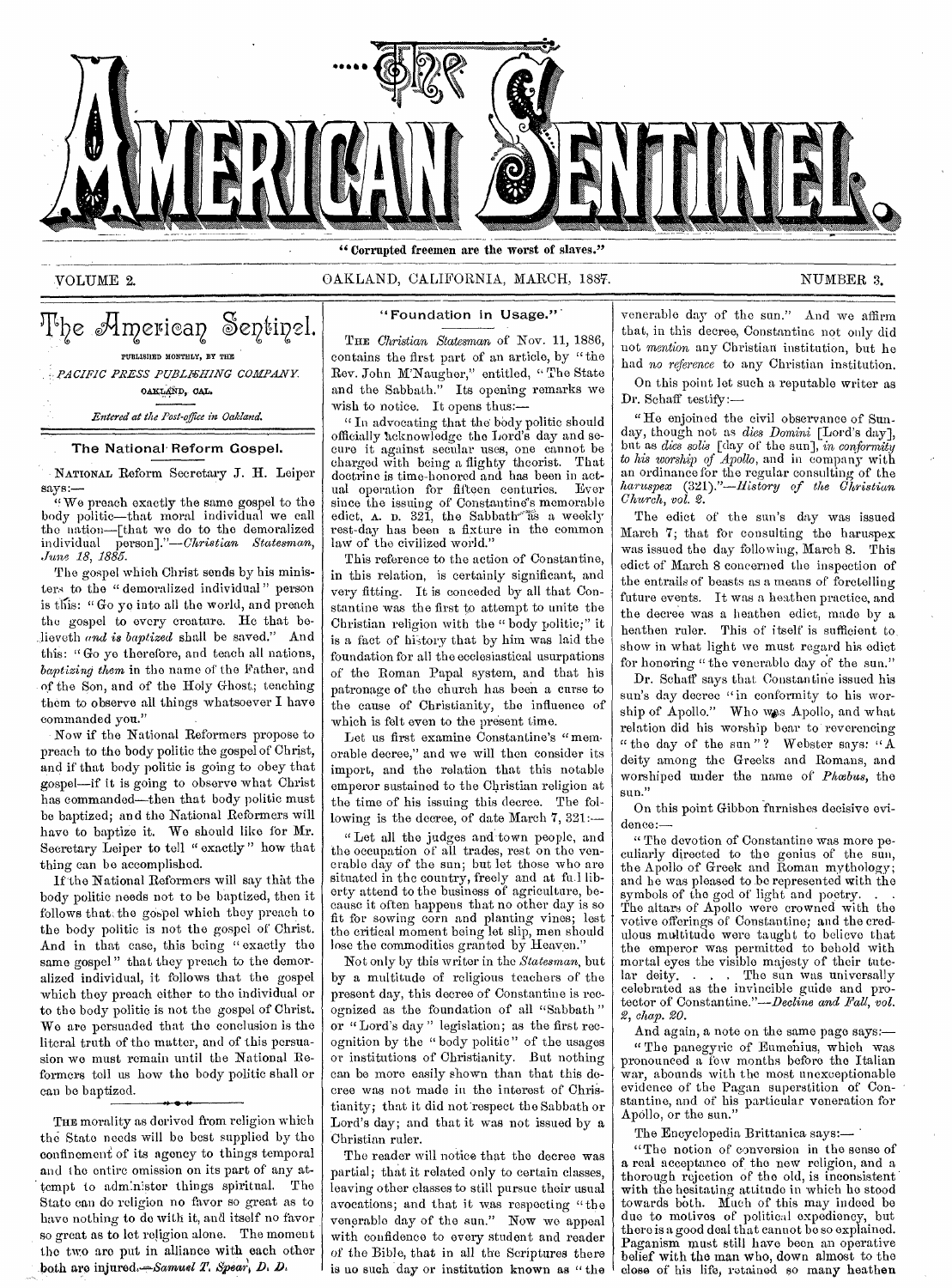superstitions. He was at best only halfheathen, half Christian, who could seek to ebmbine the worship of Christ with the worship of Apollo; having the name of the one and the figure of the other impressed upon his coins."—Art. *Constantine.* 

Of the religion of Constantine, and of the sun god, Dr. Schaff thus speaks:

"Aft first, Constantine, like his father, in the spirit of the Neo-Platonie syncretism of dying heathendom, reverenced all the gods as mysterious powers; especially Apollo, the god of the sun, to whom, in the year 308, he presented munificent gifts. Nay, so late as the year 321 he enjoined regular consultation of the soothsayers in public misfortunes, according to ancient heathen usage; even later, he placed his new residence, Byzantium, under the protection of the God of the martyrs and the heathen goddess of fortune; and down to the end of his life he retained the title and dignity of a *Pontifex Maximus,* or high priest of the heathen heirarchy. His coins bore on the one side the letters of the name of Christ, on the other the figure of the sun-god, and the in scription,'Sol *invictus.'?--Church History, vol. 2.* 

Once more we hear Dr. Schaff in regard to the life and character of Constantine:—

"When at last on his death bed he sab mitted to baptism, with the remark, 'Now let us cast away all duplicity,' he honestly admitted the 'conflict of two antagonistic principles which swayed his private character and public *life."—Church History, vol.* 2.

Much, very much, historical evidence may be added to show the character of Constantine, of whom the Encyclopedia Brittanica says: "Tested by character, indeed, he stands among the lowest of all those to whom the epithet [great] has in ancient or modern times been applied."

But this is the man who gave to the world the legacy of Church and State; who caused the State to "serge the interests of the Church;" and who lent the strength of his empire to " maintain and enforce the true religion;" to whose action the *Statesman* so approvingly refers as a warrant for and example of "Sabbath legislation." But never was a more groundless claim set up than that of ascribing to Constantine the issuing of an edict in favor of the Sabbath. His edict was heathenish—that, and that only, as all reliable-his-<br>tory attests.

What was the effect of his patronizing or serving the interests of the church ? He elevated the bishops to the dignity of civil magistrates, especially the bishop of Rome, whom he invested with the primacy. An early historian said:—

" Constantine likewise enacted a law favoring the clergy, permitting judgment to be passed by the bishops when litigants preferred appealing to them rather than to the secular courts; he enacted that their decree should be valid, and as far superior to that of other judges as if pronounced by the emperor himself; that the governor and military officers should see to the execution of these decrees; and 'that sentence, when passed *by* them, should be irreversible."—Sozomen, *Ecclesiastical History.* 

To such a state of things our National Reformers aspire, when the "final decision" shall be with "the churches and the clergy."

But what was the effect of the State thus " serving the interests of the church," and "upholding 'and maintaining the true religion"? With all reliable writers there is but one decision on this point. We can only give sample statements:

`Passing rapidly from a state of distress and persecution to the summit of prosperity, the church degenerated as rapidly from:her ancient purity, and forfeited the respect of future ages in the same proportion as she received the blind veneration of- her own. Covetousness, especially, became almost a characteristic *vice."—Hallam, Middle Ages.* 

"This sudden change was followed by an almost total loss of the simplicity and purity the days of persecution. Magnificent churches were erected by the emperor in Rome, adorned with images and pictures, where the bishop sat on a lofty throne, encircled by. inferior priests, and performing rites borrowed from the splendid ceremonial of the pagan temple. The bishop of Rome became a prince of the empire, and lived in a style of luxury and pomp that awakened the envy or the just indignation of the heathen writer, Marcellinus. The church was now enriched by the gifts and bequests of the pious and the timid; the bishop drew great revenues from<br>his farms; . . . the proudest women of his farms; . . . . the proudest women of Rome loaded him with lavish donations, and followed him with their flatteries and atten-The bishopric of Rome now became a splendid prize, for which the ambitious and unprincipled contended by force or fraud."—Eugene *Lawrence, Historical Studies,*  art. Bishops of *Rome.* 

Want of space forbids our further pursuing this line 'of evidence. We will give a brief summary of the acts of the life of Constantine which seem to have a bearing on his inconsistent position-as a pagan \_and a professed -Christian.

A. D. 312, professed to have a vision of the. cross. There is, however, no evidence that he ever spoke of such a thing before the year 322.

313, issued the edict of Milan, stopping persecution on account of religion.

321, March 7, issued a decree that certain classes abstain from labor on " the venerable day of the sun." This was afterwards, by his obsequious bishops, adopted as " the chief festival of the church." See Catechisms of the Catholic Church.

321, March 8, issued a decree for consulting haruspices—a practice purely pagan.

323, according to the opinion of Mosheim;<br>ade a profession of Christianity. Other made a profession of Christianity. writers give a later date.

324, murdered Licinius, in violation of his solemn oath.

325, convened the council of Nice, and presided over its deliberations.

325, after the council, revoked the edict of Milan, and copied the penal regulations under which Diocletian had persecuted the Christians, and employed them in persecuting those who did not accept the Catholic faith.

326, murdered his 'son Crispus, and his nephew Lieinius, and a great number of their friends.

330, May 11, dedicated Constantinople to the virgin Mary.

337, near the close of his life was baptized into the Christian faith.

Some' haVe endeavored to shield his character as a Christian by placing his conversion subsequent to his atrocious murders in 326; but in so doing they remove it still farther from the date of his Sunday edict, and have him presiding over the council of Nice before he professed 'Christianity. It is a "mixed case" do the best they can.

They who can confidently decide that Constantine was a genuine Christian at *any time*  in his life—anything but a crafty politician and a selfish ruler—must be able to adjust the balances very accurately to show where.Christianity predominates over paganism! We believe that paganism may exist and flourish with any amount of *profession* of Christianity; but we do not believe that Christianity can exist with both the *profession* and *practice* of paganism. For this reason we cannot admit that Constantine ever was a Christian.

Our writer in the *Statesman* 

"Our affirmation, therefore, that the State sustains a protective relation to the Sabbath, cannot be made light of as a novelty. It has a foundation in usage even though this has been and is lamentably defective."

He well says that that for which they are laboring "has a foundation in usage," and in nothing higher. And the origin of this usage is traced to Constantine, whose legacy to the church has been a standing curse to the cause of Christianity for fifteen hundred years.

J. H. W.

#### A Substitute for the-Church.

THE *Christian Statesman* of Dec. 16, 1886, after considering the manner in which the Labor Party in Philadelphia was captured by Socialists said :—

" These proceedings, taken in connection with the utterances of Henry George and his supporters in the campaign, the intercession of the Knights of Labor in convention at Richmond for the condemned Anarchists at Chicago, the efforts which have been made to secure for them a new trial, and the stay of proceedings granted by the Supremo Court which reprieves them for five months, aro ominous signs of the impending social struggle. They render more timely and significant too the religious declarations in the platforms of the Prohibition party, and the efforts which are to be made to secure such acknowledgments by all existing parties. The party which' will make and adhere to a simple and heartyacknowledgment of Jesus Christ as the actual ruler of nations, and of the supreme authority of his moral laws, will, by virtue of that very fact, become the leading party in the struggle which is even now upon us. There are multitudes of laboring men who will not stand on the Socialist platform and who will be powerfully attracted toward any party which declares for a fearless and uniform application of the law of God to civil affairs."

We agree with the *Statesman* that these are ominous signs of the impending social struggle. We do not think that the danger to which this country is subject from the Socialistic element can be overestimated. But we cannot see how this danger is to be averted by the formation of a political party whose platform shall contain religious declarations. There is no condition of affairs which the *Statesman,* or any lover of order, may desire to see, which cannot be brought about by the simple influence of the gospel, if it can be brought about at all; that is to say, if the spread of Socialistic ideas is prevented at all, it must be through the gospel, which is directly opposed to Socialism. Just to the extent that the gospel is accepted, the spread of Socialism will be hindered. The *.Statesman*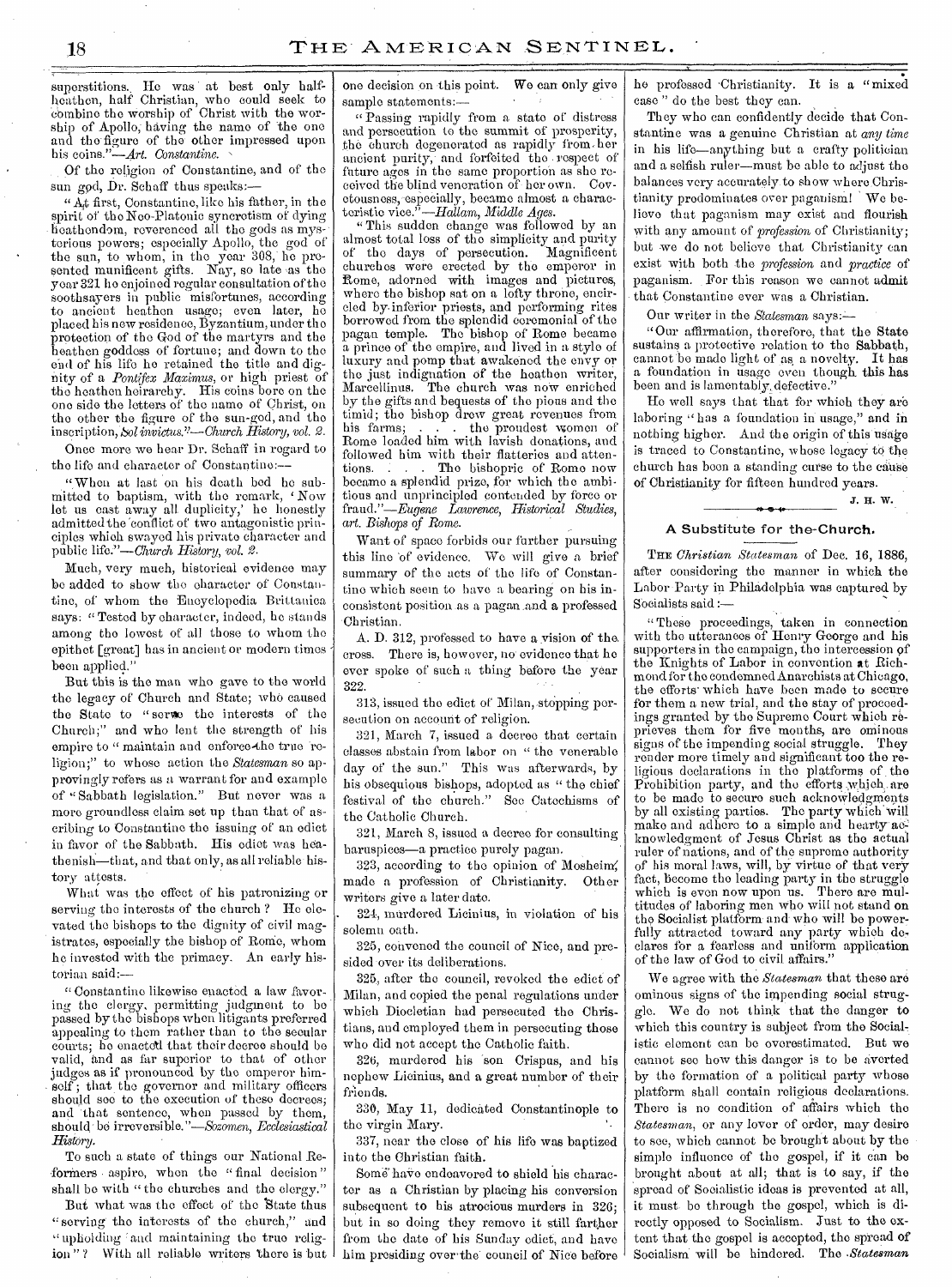admits this when it says, "There are multitudes of laboring men who will not stand on the Socialist platform and who will be powerfully attracted to any party that declares for the .fearless and uniform application of the law.of God to civil affairs."

The acceptance of the gospel is necessarily an acceptance of the entire Bible, the moral law included, for the apostle Peter, speaking of the word of God, says : " This is the word which by the gospel is preached unto you." 1 Peter 1 : 25. The solo business of the church is to teach the gospel; therefore it is the church's duty to declare for the "fearless and uniform application of the law of God," not only to civil affairs but to every affair in life. Thus the Lord, speaking to the church through the prophet Tsaiah said: "Cry aloud, spare not, lift up thy voice like a trumpet, and show my people their transgression, and the house of Jacob their sins." Isaiah 58 :1. The church was established for the express purpose of ":1olding forth the word of life " and teaching obedience to the law of God, at the same time that it announces pardon for sins already committed. If it does its duty it teaches men how to regulate their conduct toward one another, by announcing Christ's summary of the second table of the decalogue : " Whatsoever ye would that men should do to you, do ye even so to them."

The church is not only the body that is appointed to teach the application of the law of God to 'human affairs, but it is the only power to which this duty has been committed. Moreover, it is the best adapted for the carrying 'on of this work; because it addresses itself to the individual, and not to mankind as a whole. If it were possible to entirely convert men from Socialistic ideas, then the church, dealing as it does with individuals, would present the most feasible plan of work. For if each Socialist were converted, Socialism would be at an end. We do not wish to be understood as claiming that the church should be expected to convert all men, for the Bible expressly declares that but few will find the narrow way leading to life. But we do say that as far as any progress is made in bringing men to the acceptance of the law of God, it must be made by the church. A political party with a religious platform would simply be trying to do the work which the church is set to do. The *Statesman* says that such a party would draw multitudes of laboring men who will not stand on the Socialist platform. If that be true, why are they not drawn to the church? The answer is simply because they do not care for the law of God, but for their own selfish aims. If therefore they were drawn to such a political party it would be because they could gain political preferment.

We should think that for professed Christians to announce that the work which should be done by the church can be done only by political parties would be a humiliating confession. When the church itself applies to the civil power for aid, it acknowledges that it has lost its own power; the spirit of the gospel, has departed from it, and the salt, has lost its savor. They may *seem* to get what they desire, namely, the peace of the millennium, but it will be only the shell with a blasted kernel inside. If the church has lost its power to convert men, of what use will a "religious" party be? "If the salt have lost its savor, wherewith-shall it be salted?" E.J. w.

#### An Image of the Papacy.

IN the Pittsburg National Reform Convention of 1885, President Brunot said:—

"The First Amendment of the Constitution which provides that 'Congress shall make no law respecting an establishment of religion, or prohibiting the free exercise thereof;' was never intended to de-Christianize the nation, as some now hold, but, on the contrary, was meant to keep it Christian and free. First, by guarding against the establishment of a church or sect; and second, against restrictive legislation in case the power to enact laws should fall into the hands of the enemies of all<br>religion."—Christian Statesman, April 30, religion."—Christian Statesman, *1885.* 

Very good. It is plain therefore that any interference or change in that amendment would tend to de-Christianize the nation, and to prevent its being free. As that amendment guards against the establishment of a church, to change the amendment would open the way for the establishment of a church. As that amendment guards against restrictive legislation by the enemies of all religion, should they have the power to legislate so, to change the amendment would open the way for the enemies of all religion to restrict or abolish the practice of the Christian religion in this nation.

But to change that amendment and so to open the way for these evils, is precisely what that association, of which Mr. Brunot is president, proposes to do. Thus says "Secretary" W. J. Coleman:—

" The first sentence of Article I of Amendments reads: Congress shall make no law respecting an establishment of religion, or<br>probibiting the free exercise thereof.' This prohibiting the free exercise thereof.' would be made consistent with the proposed [National Reform] amendment by substituting the words 'a church' for 'religion,' making it read, Congress shall make no law respecting an establishment of a church.' This is what the Reform Association believes should be the rule in a rightly constituted State. There should be religion, but no church."-*Statesman, November 1, 1883.* 

By their own words, then, it is clearly the purpose of the National Reform Association to reverse the First Amendment of the United States Constitution so as to allow Congress to make laws respecting an establishment of religion, and prohibiting the free exercise thereof. Therefore it stands proven that the work of the National Reform Association is to open the way for "the establishment of a chufch or sect," and for the destruction of the freedom of this nation.

For (1), The State recognition of Christianity in law—both Constitutional, and statutory -and the making of laws respecting and enforcing the principles of that religion, is that which the National Reform Association proposes to accomplish. But that is precisely what Constantine did in the fourth century, and *out of it grew the Papacy*. And just as surely as the National Reformers succeed in doing with Christianity in this nation, what Constantine did with it in the Roman State,

so surely will it follow that out of their action will grow the living image of the Papacy. Nothing can prevent it, because—

(2) In the clay when,- by their proposed change in the First Amendment of the Constitution, the National Reformers put it into the power and make it the province of Congress to make laws respecting religion, dr prohibiting its free exercise; that very day they open wide the gates and give free course to the enemies of all religion, and to the enemies of Christianity in particular, just as soon as they can secure the power to make laws restricting or even prohibiting the free exercise of the Christian religion.

And when the way is thus opened for the enemies of the Christian religion to oppress it, as soon as they can secure the power, everybody knows that they will secure the power at the earliest possible moment. Everybody also knows that the enemies of Christianity have no compunctions of conscience in the matter, and that they will leave no means unemployed, that they will stop at nothing, to secure the coveted power. Therefore, if the National Reformers will maintain their cause in the conflict which they shall thus have opened, they will have to do it upon the field which they themselves have chosen—the field of politics—and with the weapons which *their enemies* shall choose. They will have to meet political power with political power; they will have to meet force with force; bribery with bribery; intrigue with intrigue; chicanery with chicanery; hypocrisy with hypocrisy. This they will be compelled to do or else lose all they shall have gained, as soon as they shall have gained it.

This is preciscly the course -through which the Papacy was developed.. And the long and constant practice of these bad methods, which the. bishop of Rome was compelled to employ if the Christianity which he represented was to hold its position against its enemies and the ambitious rivals of its power the practice of these bad methods it was which made the Papacy what it is—" the very master-piece of human wisdom," and the most complete of all contrivances that have ever been " devised for deceiving and oppressing<br>mankind." And if the National Reformers And if the National Reformers succeed in securing the changes in our Constitution which they propose; then by the practice of these bad methods-which *they* will be compelled to employ to successfully cope with the enemics of the Christian religion, there will be developed in free America a perfect likeness of the Papacy.

On the other hand, having secured those changes in the Constitution; having empowered Congress to make laws respecting religion; and having entered upon this political contest to determine what kind of a Congress it shall be which shall make the laws respecting religion; then if the National Reformers do *not* employ the like methods with their political opponents, they will be defeated, the seats in Congress will be filled with the enemies of religion, and so the Christian religion in free America, its happiest home on earth,' will be sold into the hands of its bitterest enemies, waiting to destroy.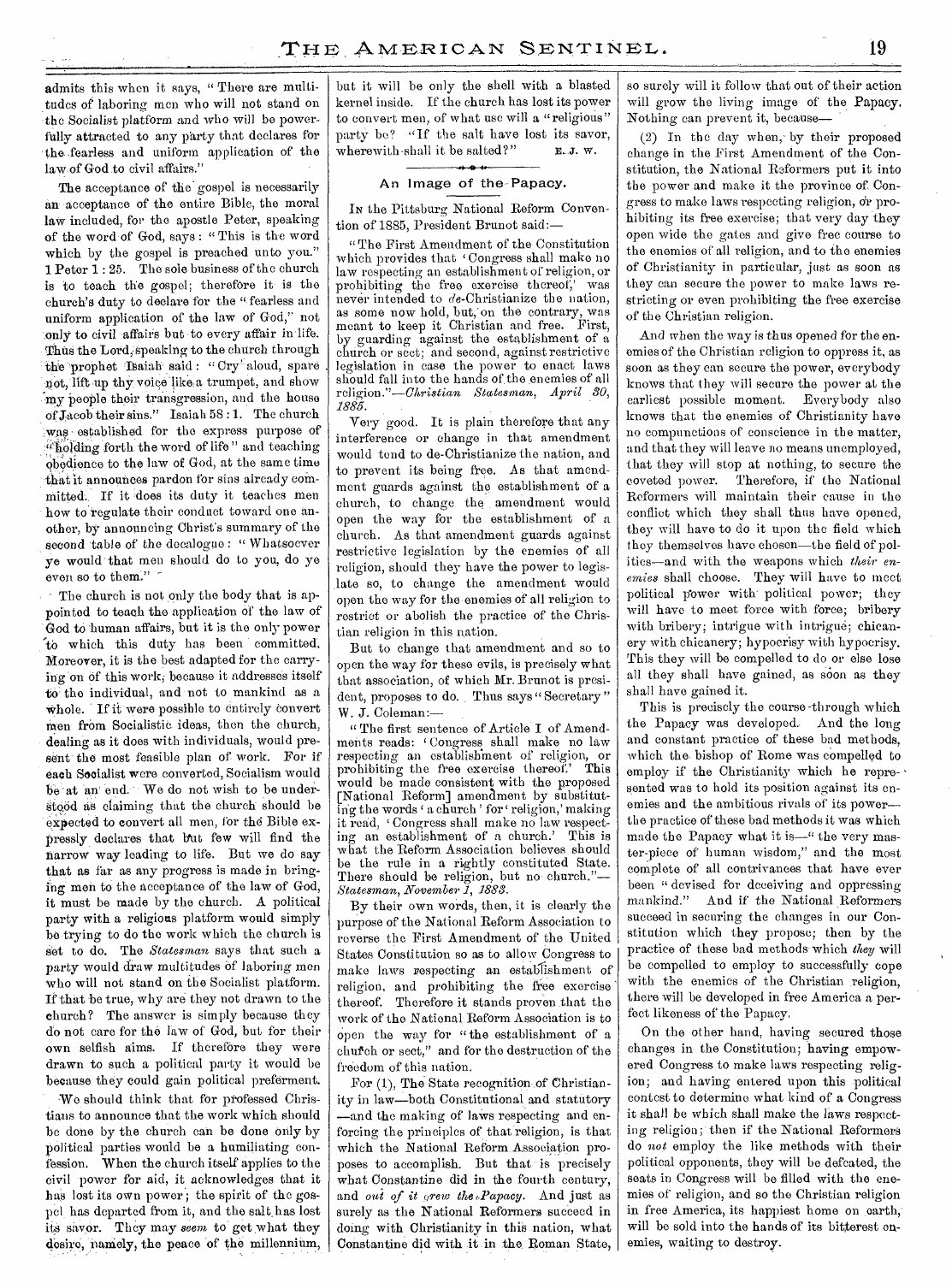In the one case, free Christianity will be enslaved; in the other, her beautiful form will be marred and her fair name dishonored; and in either case the unkindest thrust of all will bo by the traitorous hand of National Reform. For a traitorous hand it is, because, under the First Amendment of the Constitution, *as it is,*  Christianity is forever safe from all her enemies, and forever free, in free America. With the First Amendment of the United States Constitution as it is, the presidential chair and every seat in Congress might be filled with the worst infidels and the most bitter enemies of Christianity that are in the land, and Christianity could not be molested or disturbed in the least degree. But with that amendment changed as the National Reformers propose to change it, then in the filling of the presidential chair and of each seat in Congress, Christianity would have just cause for fear, because there would be no means of knowing whether those who gain the seats were really her friends or her enemies; and with a bare majority of the enemies of Christianity in Congressional seats, every Christian in the land would be in danger of losing the dearest rights known to man. Traitorous, therefore, would be the hand of any but an avowed enemy of Christianity, that would attempt to break down this safeguard of 'Christianity in the United Statcs; but to sweep away this safeguard is what the National Reform Association, under the guise of the Christian name, declares 'that it is its purpose to do, and therefore most traitorous is the hand of National Reform./

One or the other of these evils will inevitably follow the success of National Reform in its designs upon the United States Constitution. The certain consequence will be either that Christianity will be delivered into the hands of open infidelity and atheism, or else there will be developed a new form of the Papacy to meet, and successfully contend with, the open enemies of Christianity. As to which of these forms of evil would be the worst we can form no opinion. Of the former we have an-illustration in the French Revolution; of the latter we have an illustration in the Inquisition, the massacre of St. Bartholomew's Day, and.the Crusade against the Albigenses.

Yet, although we can form no opinion as to which would be the- worst, we *can* form an opinion as to which form would rule—and ruin. We are fully persuaded that it would be the image of the Papacy. We are assured of this because we are satisfied that the National Reform Association, on its own part, would prove itself fully equal to the task of outdoing the open enemies of Christianity in all the political methods they might employ; and this assurance is made doubly sure, by the confessed fact that National Reform will be in close alliance with the Papacy itself. Read this:—

" Whenever they [the Roman Catholics] are willing to co-operate in resisting the progress of political atheism, we will gladly join hands with *them."—Christian Statesman, December 11, 1884.* 

And this:—

" We may be subjected to some rebuffs in our first proffers, for the time is not yet come

when the Roman Church will consent to strike hands with other churches—as such; but the time has come to make repeated advances and gladly to accept co-operation in any form in which they may be willing to exhibit it. It is one of the *necessities* of the situation.' *Rev. S. F. Scovel, Christian Statesman, August 81, 1881.* 

And the National Reform Association, inspired and supported by the Papacy can out-do political atheism in all the politically atheistic methods that they can employ. The Roman Church has had sixteen hundred years' practice " in resisting the progress of political atheism," and there is not a political method known to the human race, of which she is not the consummate mistress. In her presence all the political atheists in Christendom must hide their diminished heads. This is why we are certain that the success of National Reform will be to develop a new form of the Pa-For with this alliance with Rome which the National Reformers are so anxious to complete—so anxious, indeed, that they will make repeated advances and suffer repeated rebuffs—when, under their reformed Constitution, the political conflict comes on between National Reform and the enemies of all religion, the "Reformers" will be thoroughly furnished unto all bad works. If bribery is demanded, Rome can furnish scores of eminent examples among the Popes, and ages of practice among all classes- from kings and emperors to peasants and beggars. If mob violence or military force becomes necessary to the success of a candidate for office, Rome is likewise an adept in this, as the election of Pope Damasus and of many of his successors abundantly proves. If intrigue, treachery, fraud, and the most secret and deceptive wireworking are required, there are the Jesuits, whom Leo XIII. has lately restored to all their rights and privileges, and has thus prepared this strong support to National Reform.

We might follow these lines and extend these illustrations to almost any required length, but these points are sufficient to show to all thinking men that out of the success of National Reform there can come no good thing, but only evil, and that continually and continually increasing. If any of the National Reformers object to the points which we have here made, let them not blame us, let them call to account the president of their Associ, ation, and their district secretary, W. J. Coleman, whose statements, fairly quoted, we have only traced to their logical and inevitable consequences. If either President Brunot's or Secretary Coleman's statement in regard to the First Amendment are not correct, let the National Reformers call  $him$  to account and correct *him* not us. We have only reasoned upon the premises laid- down by these leading officials of the National Reform Association; if the premises are not true, that is their fault, not ours—let them correct the premises and we will revise our conclusions. But if the premises *are* true., and we believe they *are,* then the demonstration is complete that the success of National Reform will assure in this nation. the development of a *living image of the Papacy.* A. T. J.

"TRUST in the Lord, and do good."

#### Civil Laws and Religion.

THE question of the true relation of civil law to matters of religion is generally regarded as a most intricate one; and yet in this country it has, practically, been exceedingly simple, the rule generally adhered to being to legislate only upon matters relating to the manners and conduct of men as social beings, leaving purely religious questions, such as the recognition of God as an object of worship, and right feeling toward him, to be settled by the Judge of all the earth.

This is certainly the only safe and practicable rule possible among finite beings; for, to go farther than this, and at the same time do right in each case, would require infinite wisdom; or, at least, ability to read the thoughts and intents of the heart and properly weigh the motives of all men. This, God alone can do; and since he alone can determine the magnitude of an offense against himself, he alone should pass judgment and mete out punishment in all such cases.

It is absolutely necessary that there should be laws regulating the relations of man to man, and that these laws should be enforced at a time and in a manner that will give that protection to life and property which they are designed to afford; and God has himself recognized this fact by ordaining civil government among men; but we have not the slightest intimation in the Scriptures that it is proper for human governments to legislate upon religious questions. Of the powers of civil rulers the apostle Paul says:—

" Let every soul be subject unto- the higher powers. For there is no power but of God; the powers that be are ordained of God." " Wherefore ye must needs be subject, not only for wrath, but also for conscience' sake. For, for . this cause pay ye tribute also; for they are God's ministers, attending continually upon this very thing. Render therefore to all their dues; tribute to whom tribute is due; custom to whom custom; fear, to whom fear; honor to whom honor." Rom. 13 : 1, 5-7.

But it may be urged that in this the apostle condemns the action of Peter and John (Acts 4 : 19, 20), who when commanded by the officers not to speak any more in the name of Jesus answered: "Whether it be right in the sight of God to hearken unto you more than unto God, judge ye. For we cannot but speak the things which we have seen and heard." This would indeed be in conflict with the text before quoted if- both were upon the same subject; but they are not; Paul is treating of obedience in civil affairs, and the utterances of Peter and John have to do entirely with matters of religion.

The law of which Paul was speaking was, as appears from Rom. 13 : 9, that part of the decalogue which defines our duty to our fellowmen; and to it he says that we " must needs be subject, not only for wrath, but also for conscience' sake." This law, says the apostle, as said also the Saviour, "is briefly comprehended in this saying, namely, Thou shalt love thy neighbor as thyself;" and he adds, "Love worketh no ill to his neighbor; therefore love is the fulfilling of the law." That is, he who loves his neighbor will deal justly with him in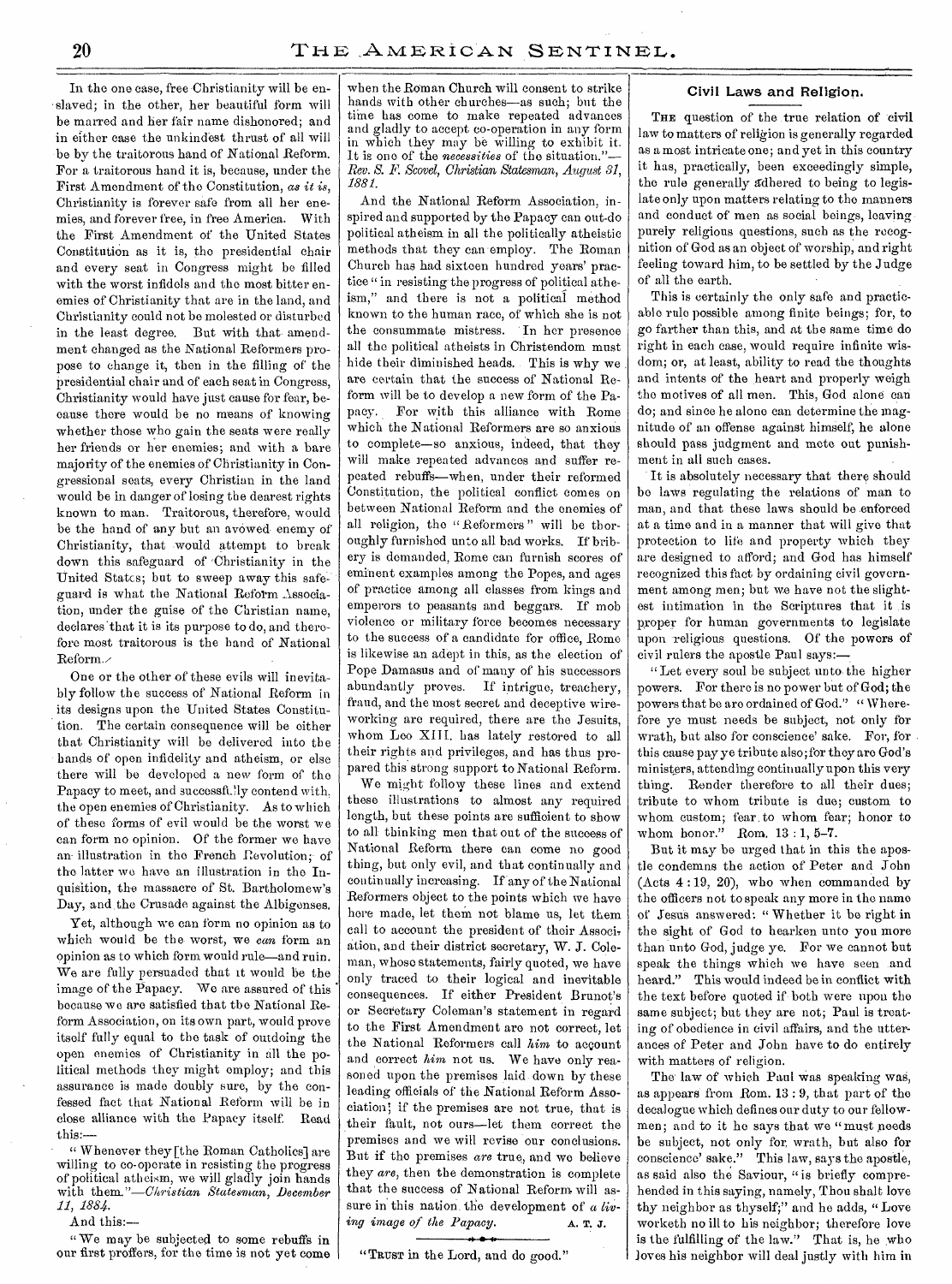all things; while he who will not do this from love must do it through fear of magistrates. And Peter and John were not alone in teaching that civil rulers have no proper jurisdiction in matters of religious duty, for Paul himself says: "Why dost thou judge thy brother? or why dest thou set at naught thy brother? for we shall all stand before the judgment seat of Christ. For it is written, As I live, saith the Lord, every knee shall bow to me, and 'every tongue Shall confess to God. So then every one of us shall give account of himself to ,God.?' Rom. 14 :10-12.

Thus does the apostle make a plain distinction between social or civil affairs and religious duties; and in this he only follows the example of Christ; who when asked, " Is it lawful to give tribute unto Cæsar, or not?" answered, "Shew me the tribute money." • "And they brought unto him a penny. And he saith unto them, Whose is this image and superscription ? . They say unto him, Cæsar's. Then saith he unto them, Render therefore unto Cæsar the things which are Cæsar's; and unto God the things that are God's."

The trouble with some people is that by making civil rulers the conservators of religion, they claim for Cæsar the things that belong to God, and thue make their. ordination confer Upon them powers that neither Christ nor the apostles ever recognized, and which they most explicitly disavowed. But if it were true that God has'elothed civil governments with authority to define, decree, and enforce religion, then it would also be true that all who oppose them in the exercise of this God-given power resist the ordinance of God, " and they that resist" the powers that are ordained of God, says the apostle, " shall receive to themselves damnation."

But for reasons already stated, we know that this. ordination must be confined to a just administration of civil affairs; for if we allow that it extends to matters of religion, either of faith or practice, we are led to such absurd and revolting conclusions as that all the so ealled martyrs, instead of being saints of God, unjustly condemned by wicked men, were in fact criminals worthy of death; and that that Which they suffered was only the wrath of God visited upon them by his divinely-appointed agents—the minions of the Inquisition II

But this is not all. If by any means it were made to appear that the State is divinely authorized to exact any recognition of God, or to require a single act of worship to him, then it would necessarily follow that it could in like manner prescribe not only the practice but also the faith of all its subjects. And if any government had divine authority to do 'this, all would have; hence while Protestantism in ono or other of its forms might be the Godordained religion of this country, Roman Catholicism would bo the equally God-ordained religion of some of the countries of Europe.' And worse yet, if possible, in countries having heathen rulers it would be the bounden duty of every citizen, to be a worshiper of idols! Such are some of the absurdities which adhere naturally to the National. Reform idea that civil rulers are ordained of God as establishers and conserva-<br>tors of religion. C. P. BoLLMAN. tors of religion.

#### Ethics of Sunday Legislation.

IN quite a number of the States there is at present considerable stir over the passage of Sunday laws. This is directly in the lino of National Reform work, and is a danger to American liberty, of which the AMERICAN SENTINEL;as a watchful guardian, must give warning. There are very many people who are opposed to the work of so-called National Reform, who would heartily support a law enforcing Sunday observance, not perceiving that the very argument against National Reform in general is equally valid against this particular phase of that work. We purpose to note a few features of Sunday legislation, and how it will work injustice to a large class of citizens.

There are two grounds upon which Sunday legislation is based: one the civil, and the other the religious; and the two are antagonistic, although both are often held by the same individual. On one side it is claimed that Sunday should be enforced, not as a religious institution, but as a civil holiday, and that Sunday laws are to be regarded as police regulations. Others plead for laws enforcing Sunday rest, on the ground that Sunday is the "Christian Sabbath." But upon whichever ground Sunday legislation is urged, such legislation is entirely inconsistent with perfect civil and religious liberty. If it be urged that man's physical nature requires rest on one day in seven, and that the Government should set apart Sunday as a civil holiday, and restrain people from working thereon, it comes directly in conflict with all usage in respect to holidays, and cannot be consistently sustained by sound reason. There are quite a number of days that are set apart as national holidays, yet on none of them are people forcibly restrained from labor if they choose to work This very fact shows the absurdity of the claim that Sunday legislation is not religious legislation, for no advocate of Sunday laws would be content for a moment with a law placing the day on a level with other holidays.

Again, the absurdity of the idea of enforcing Sunday observance because of man's -physical need for rest is, equally evident. For example: It is just as certain that man's physical nature requires a certain amount of sleep in every twenty-four hours as it is that his physical nature requires rest one day in seven. It is an undeniable truth that thousands of people do not take regular rest, and that they suffer physically because of the lack of a proper amount of sleep. Now if it be granted that a State has a right to enforce Sunday observance because people need the physical rest, then it necessarily follows -that the State has a right to enact that everybody shall take a given amount of  $\rightarrow$ est in each twenty-four hours. And on that ground we might expect the Government to compel people to go to bed every night at ten o'clock, and to prescribe the hour when they should arise. It is certain that no one can maintain Sunday legislation from a civil standpoint, and it is equally certain that no one really has this in view.

It must be, then, that it is as the " Christian Sabbath " that the plea is made for en-

forced Sunday observance. But when it is put upon this ground, we have the State legislating on matters of religion, and thus stepping outside of its sphere. Indeed, Sunday legislation stands for union of Church and State. For if the State can legislate in behalf of ono Christian institution, it may with equal propriety legislate in behalf of all of them. If it can enforce the observance of the " Christian Sabbath," it has also a *right* to enforce Christian baptism. But the right to enforce any religious tenet.depends upon the right to docile upon matters of faith, for before the State legislates in behalf of any practice, it must first decide that that practice is correct. Indeed, such decision is implied in the very act of passing the law. Therefore we say, if the State can enforce the observance of the Christian Sabbath, it may also enforce baptism, and may determine what Christian baptism is, whether sprinkling, pouring, or immersion. It may also with equal propriety enforce the sacrament of the Lord's Supper on all within its jurisdiction, and can determine bow it shall be celebrated, whether in one kind or in both. And this is union of Church and State, as much as has ever existed in any age or in any nation. So we say that all, no matter what their religious belief, who are opposed to the union of Church and State, must be opposed to the enactment of Sunday laws.

But whether the observance of Sunday be enforced from a civil or from a religious standpoint, it cannot fail to be unjust and oppressive to a large class of law-abiding citizens. We refer to those who conscientiously observe the seventh day of the week. We know that it is commonly urged that Sunday laws do not interfere with the rights of any Sabbatarian, because they leave him perfectly free to carry out his conscientious convictions by resting on the seventh day of the week. But if it is man's religious *duty* to rest on one day in seven, which all advocates of Sunday laws allow, then it is also his religious *privilege to*  labor on six days in seven. Now if a man conscientiously believes that the word of God demands that he shall rest upon the seventh day of the week as the Sabbath, and the State compels him also to rest upon the first day of the week, it is certain that his religious privileges are interfered with.

Again, if rigid Sunday laws are enacted, and a man is punished for laboring on Sunday after having conscientiously kept Saturday, such punishment is nothing less-than persecution for conscience' sake. His punishment is really as much for his observance of the seventh day as it is for laboring on the first day. Thus: Necessity compels him to labor six days in the week for the support of his family; and the divine command certainly gives him the privilege of working six days, if it does not really command it. But his conscience imperatively forbids him to labor on Saturday, the seventh day of the week, therefore necessity and religion compel him to labor on the first day of the week. That is to say, his labor on the first day of the week is made necessary by his conscientious observance of the seventh day of the week. So then if he is punished for his first day labor, he is equally punishedfor his seventh day rest; and so it becomes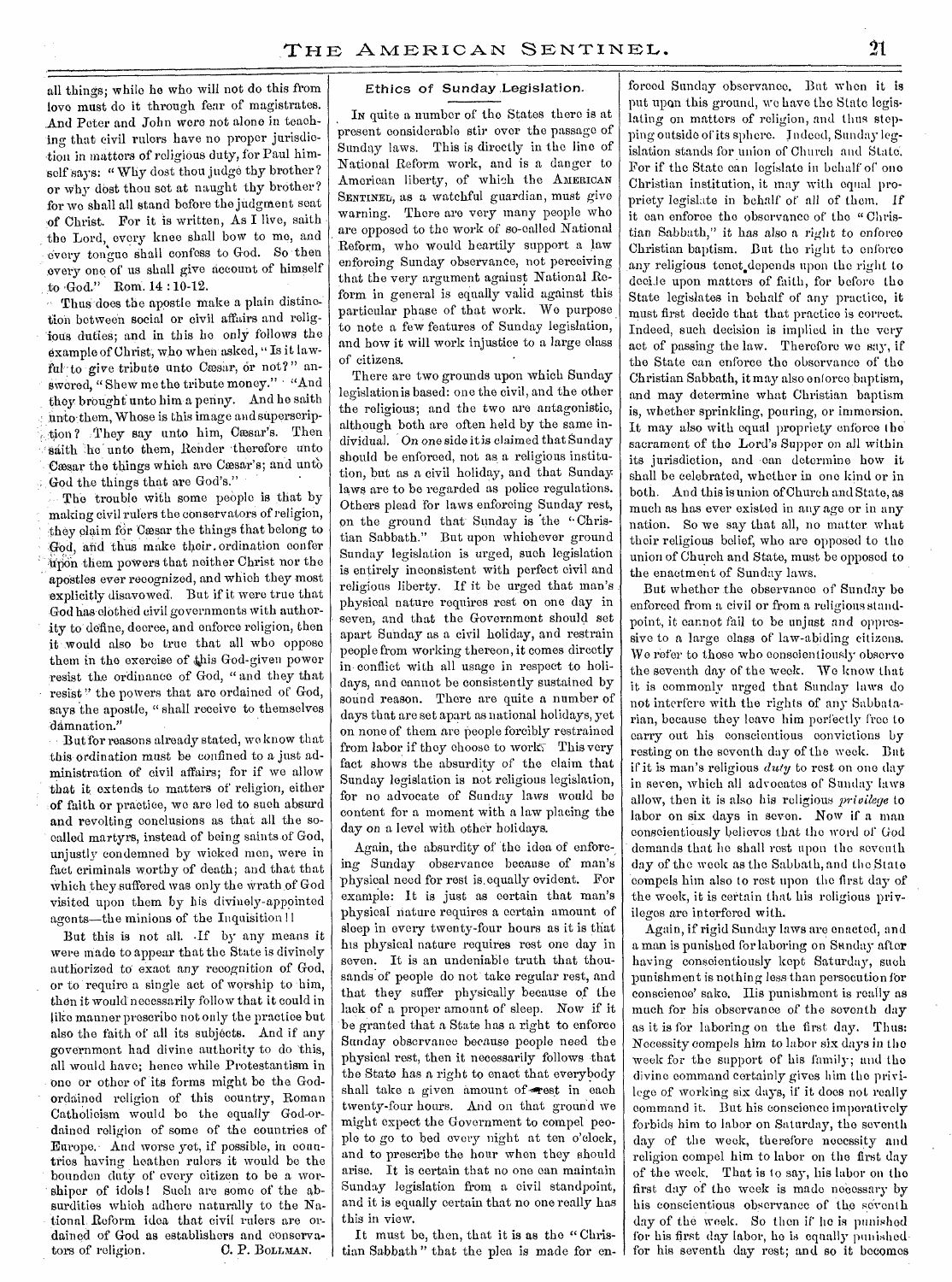clear that the enactment of Sunday laws, and the execution of penalties for the violation thereof, is simply persecution for conscience' sake.

We are not now concerned as to whether Sunday is or is not the Christian Sabbath; in either case the argument is the same. Neither if we take it for granted that Sunday is the rest-day enjoined by divine command, is there, as some claim, any analogy between the punishment by civil authority, of a man who quietly labors on that day, and the punishment of the polygamist, even allowing that the polygamist is conscientious in his practice; for polygamy is the violation of the seventh commandment, which is contained in the second table of the decalogue, defining the relations of men with one another, and is thus a proper subject for civil legislation. But the keeping of the Sabbath is enjoined by the fourth commandment, which is a part of the first table of the decalogue, defining man's duty to God, and is not a proper matter for civil legislation. The polygamistand the adulterer, for a polygamist is an adulterer, sins not alone against God, but against society in general, and some person or persons in particular. Like the thief, he takes, that which belongs to some one else, and to which he has no right. But the man who pursues his own lawful occupation on the first day of the week, interferes with no one's rights or privileges. He deprives no conscientious observer of that day, of his Sabbath, even if he observes no day whatever; so long as he does not disturb the rest and worship of anyone else, he is answerable alone to God.

Again, Sunday legislation virtually places a premium upon crime. This may seem a bold and unwarranted statement, but we can easily show its truthfulness. I have before me the bill which it is purposed to have passed by the present California Legislature. It provides that every person that shall sell goods, keep open any store or other place of business, or shall sell or give away to be drunk any spirituous, vinous, malt, or other intoxicating liquors, on the first day of the week, or who shall engage in any riot, fighting, horse-racing, gambling, or other public sport, exercises, or shows, or any person who shall keep open any place where such sports, exercises, or shows, are carried on, shall be deemed guilty of misdemeanor. It will be seen that gambling, rioting, fighting, and the selling of intoxicating liquor, are placed on a level with the keeping open of stores to' sell goods. The sale of goods at proper times is not only legitimate, but it is absolutely necessary. It is wrong only when engaged in upon the day divinely' set apart for rest. Now to pass a law forbidding the sale of intoxicating liquors upon Sunday, saying nothing about its sale upon other days, puts that business on a level with legitimate industry, and virtually says that the sale of intoxicating liquors is all right upon any day but Sunday.

As a matter of fact, liquor selling is an un- •mitigated evil; it does nobody any good, but does untold harm. The only one whom it enriches is the man who sells it. It is a drain upon all classes of citizens. The man who drinks spends his money without receiving an equivalent; his family is robbed of that which rightfully belongs to them; and the man who abstains entirely is taxed in order that the paupers, insane people, and criminals, that are made by the sale-of intoxicating liquor may be provided for. And now for the State to enact a law enforcing the observance of the "Christian Sabbath," and declaring that the carrying on of the business of liquor selling is a violation of the "Christian Sabbath," and therefore punishable by a fine, is simply toplace the infamous traffic on a level with the drygoods or grocery business, and to say that it is all right to engage in it on any day but Sunday.

That this is putting a premium upon crime, may be made still more apparent. Suppose the State should enact a law to the effect that anyone who should steal or commit a murder upon the first day of the week, should be deemed guilty of felony and should be punished, everybody would cry out against such a law. They would say that stealing and murder are in themselves criminal, and that the perpetration of those crimes on the first day of the week does not add to the criminality of the act. They would justly claim that such legislation virtually made murder and theft legitimate acts if committed on any other day than Sunday, thus putting a premium upon crime. The case is the same with Sunday laws wherever they exist or are proposed. By specifying gambling, the selling of intoxicating liquor, etc., they virtually place such occupations in the list of legitimate employments when, pursued on any other day. And so we say that Sunday legislation is not only contrary to religious liberty, but it is also against the interests of true morality.

Next month we purpose to take up this matter still further and demonstrate these propositions by actual facts. E. J. W.

#### Secretary Gault and the Scripture Again.

SECRETARY GAULT said that under "the model of government which Christ gave to Israel " " all their rulers were elected by the people." We asked him for one instance of it, and he refers us to Dent. 1 : 13, and quotes : " Take you wise men, and understanding, and known among your tribes, and I will make them rulers over you.'" But he does not quote enough. In that place Moses is rehearsing what had been done long before. The whole connection is this: "I spake unto you at that time, saying, I am not able to bear you myself alone; . . . how can I myself alone bear your cumbrance, and your burden, and your strife? Take you wise men, and understanding, and known among your tribes, and I will make them rulers over you. And ye answered me, and said, The thing which thou bast spoken is good for us to do. So I took the chief of your tribes, wise men, and known, and made them heads over you, captains over thousands, and captains over hundreds, and captains over fifties, and captains over tens, and officers among your tribes." Deut. 1 : 9-15.

Now at whose direction was this done?

Mr. Gault says that it was under " the model of government which Christ gave to Israel." We can easily learn whether it was or not. Moses says, "At *that time.*" At what time? Turn to Ex. 18 : 13-26. As Moses sat to judge the people, he was occupied all day from morning till evening in bearing and deciding the cases of the people who came. "And *Moses's father-in-law* said unto him, The thing that thou doest is not good. Thou wilt surely wear away, both thou, and this people that is with thee; for this thing is too heavy for thee; thou art not able to perform it thyself alone. Hearken now unto my voice, I will give thee counsel, . . . thou shalt provide out of all the people able men, such as fear God, men of truth, hating covetousness; and place such over them, to be rulers of thousands, and rulers of hundreds, rulers of fifties, and rulers of tens; and let them judge the people at all seasons; and it shall be, that every great matter they shall bring unto thee, but every small matter they shall judge; so shall it be easier for thyself, and they shall bear the burden with thee. . . . So Moses hearkened to *the voice of his father-in-law,* and *did all that he had said."* 

There can be no shadow of doubt therefore that the rulers referred to by Moses in the text cited by Mr. Gault, were those who were appointed at the suggestion of Moses's fatherin-law, who was Jethro, a Midianite. Does Mr. Gault mean to say that this piece of advice given *b y Jethro* was the model of government which *Christ* gave to Israel? If not, and most assuredly it was not, then what is his argument and citation of that scripture good for? It is good for nothing, but to show his utter and inexcusable ignorance of the true bearing of scripture. Of all men who have ever put themselves into print, the one who makes the most brilliant success of getting on the wrong side of every question that he touches, and every time that he touches it, is undoubtedly the "Rev." M. A. Gault, district secretary of the National Reform Association. A. T. J.

#### Will They Unite?

A CLERGYMAN, the pastor of a Presbyterian Church, sends us the following appreciative letter:—

"BERWICK, PENN., Jan. 27, 1887. "AMERICAN SENTINEL, Oakland, *Cal.—Gentlemen:* This afternoon I found the AMERICAN SENTINEL for December, 1886, and part of a copy of the *Signs of the Times.* In the former are several articles which I have read with intense interest; among which are, 'Is It Blindness or Duplicity?' Infidel Views of the Logic of Christianity,' 'The American Hierarchy,' and 'The American Papacy.'

" In one thing you must be mistaken, viz., that 'whenever the Roman Catholics are willing to co-operate in resisting the progress of political atheism, we [Protestants of the Presbyterian denomination] will gladly join hands with them.'

"Oh, but you reply, the *Christian Statesman*  said so in an editorial December 11, 1884. Well, that does not make it true. And what is more to the purpose, the thing cannot possibly ever take place. To entertain the thought for a moment is the very romance of madness. Certain persons may have expressed themselves in these very words to that effect. But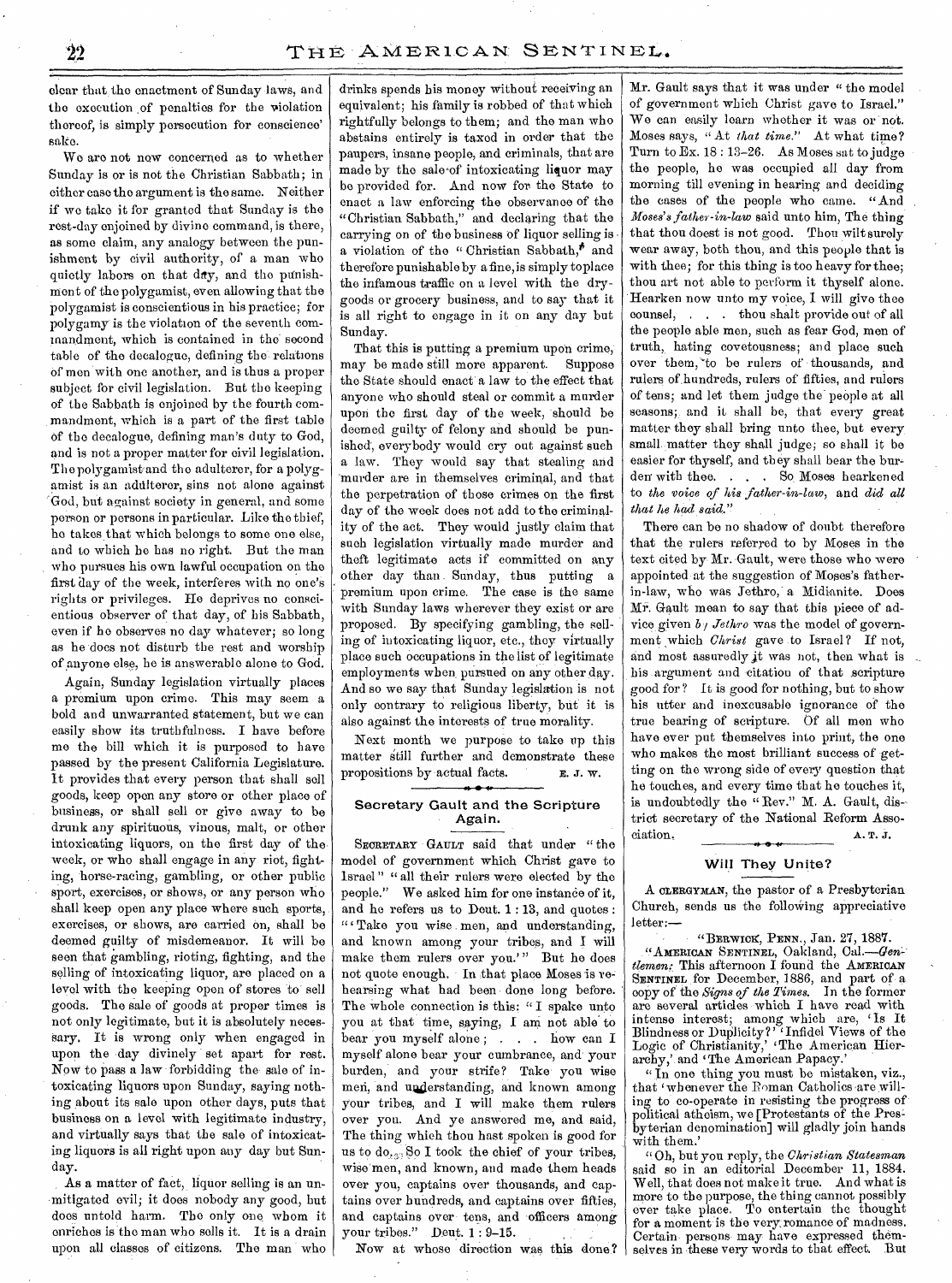that the mass of Protestant Christians have any wish so monstrous and idiotic, yes, impossible, I will not and cannot believe, the Rev. S. F. Scovel, and others, to the contrary, notwithstanding.

"But go ahead, write, protest, show all the facts upon the subject.

"I believe you aro honest, sincere, in dead earnest, and if you can show me how to guide my way better than in the past, I will take it well.

#### "I am, gentleman, with respect, yours, "JAMES DICKSON."

WO heartily believe that our reverend brother is as earnest and sincere as we are. If all professed Protestants were like him, no doubt it would be an impossibility to unite with Catholics. But, unfortunately, instead of looking toward the light, as he is, they are looking away from it. We assure our friend that while any sort of a union between Oath olies and Protestants is indeed "monstrous," the thought that it will erelong be an accom plishod fact is neither "idiotic" nor "the romance of madness." To believe it requires no faith whatever; one has only to observe the signs of the times.

We 'do not base this belief on a single statement' of the *Christian Statesman,'* nor indeed upon any statement of that paper, professing 'a willingness for such union. As a matter of fact, however, that paper is editorially committed to just such a union. These statemitted to just such a union. These state-<br>ments in the *Christian Statesman* are, how-<br>ever, only the natural result of the teachings over, only the natural result of the teachings of National Reform. As we have abundantly shown, the principles of National Reform are. identical with those of the Papacy. - Both believe that the State should support the church. Both believe in the persecution of heretics-those who think and act for themselves contrary to the "established" religion; and both hold in the main to the same points of doctrine.. Having these points of similarity, and working for the same object, it is the most natural thing in the world that the two bodies should unite their interests.

When all National Reformers see, what their leaders already see, that they cannot accomplish their purpose without the aid of Catholics, an alliance with that church will be speedily effected.

The name of Dr. A. A. Hodge, of Princeton, is an honored one among Presbyterians. He was not "idiotic," nor one who indulged in the " romance of madness," but was a clearheaded, deliberate man, who knew what he Was about. In an article in the Princeton *Review* for January, 1887, he said:— .

" All we have to do is for Catholics and Protestants—disciples of a common Master to come to a common understanding with respect to a common basis of what is received. as general Christianity, a practical quantity of truth belonging equally to both sides, to be recognized in general legislation, and especially in the literature and teaching of our public schools. The difficulties lie in the mutual ignorance and prejudice of both parties, and fully as much on the side of the Protestants as of the Catholics."

The article in which these words occur, which declare' that Catholics have an equal amount of truth with Protestants, and that they should unite their interests, is quoted by the, *Occident,* of San Francisco (Presbyterian), whose editor calls it " a dying legacy of this able and lamented minister," and says that "these suggestions are worthy of earnest consideration." We know of few prominent religious journals- which have not expressed similar sentiments.

It is a fact that must be patent to anyone who is conversant with current religious news, that among Protestants the Catholic Church is being regarded with more and more favor. There is a feeling that the Catholic Church has changed, or that at any rate it has been misjudged. That church is now counted as a branch of the Christian Church, having its specific work to do, just as the Methodists, Presbyterians, Episcopalians, etc. The barriers' between Catholics and professed Protestants are continually being broken down; and when it is found that certain legislation in behalf of "religion" cannot be brought about without the co-operation of Catholics, Protestants will not only accept their aid, but will sue for it. We could give instances where this has already been done.

Let our brother remember one thing: The Catholic Church will not change its characteristies, nor abate one iota of its arrogance; and when National Reform, with the aid of the Catholic vote, shall have succeeded, Roman Catholic principles will predominate, and we shall have in this country an American Papacy, with all that that implies. E. J. W.

IN the New York */Independent* of January 6, President Washburn, of Robert College, Constantinople, has an article on "Eastern and Western Civilization," in which occur the following paragraphs, which we commend to the careful consideration 'of National Reformers, who hold that civil government should be paternal:—

"The idea of Eastern civilization is 'paternal government.' The people are children, not of a modern father, but of the Old World father, who was the irresponsible master of his family.

"Western civilization utterly repudiates this idea, denies the existence of any analogy between the family and the State, and seeks to make *men* and not *children* of the people.

"A paternal government, under exceptional circumstances, may for a time secure a certain amount of material prosperity and even of moral and intellectual development, but in general this system must develop a type of character where the virtues of childhood are not only exaggerated at the expense of those which are the glory of manhood, but are liable also to be extinguished by the vices of a manhood uncontrolled by reason or conscience."

#### *THE TRUE EDUCATOR.*

"THE students in the industrial department of the South Lancaster Academy print the *True Educator* as a part of their school work, and it is one of the neatest papers which comes to our desk. Fortunate that parent whose child has such facilities in connection with his studies."—New *England Journal of Education.* 

"The *True Educator* is certainly a credit to its editor and to the Academy. Shall try to send something for its columns."—John *C. Rolfe, Ph. D., Cincinnati,* 0., late instructor in Greek, Cornell University.

"The three great educational monthly periodicals of this time are the *True Educator,* South Lancaster, Mass., the *American Teachel',* Boston, Mass., and the *Western School Journal,* Topeka, Kansas *"—Tonganoxie (Kansas) News.* 

We have made arrangements with the publishers of the above-mentioned sixteen-page journal, whereby we can now offer the *True Educator* (regular price 75 cents) and the AMERICAN SENTINEL (price 50 cents) for \$1.00. Address PACIFIC PRESS, Oakland, Cal.

# THE GREAT CONTROVERSY

## BETWEEN CHRIST AND SATAN

DURING THE CHRISTIAN DISPENSATION. BY MRS. E. G. WHITE.

*Author of "The Life of Christ," "Sketches from the Life of Paul," " Bible Sanctification," and Other Popular Works.* 

THIS volume presents the most wonderful and intensely interesting history that has ever been written of the great conflict between Christianity and the Powers of Darkness, as illustrated in the lives of Christian martyrs and reformers on the one hand, and wicked men and persecuting powers on the other. Beginning with our Lord's great prophecy given while viming Jerusalem *from* the Mount *of* Olives, this book outlines the history of the whole dispensation down to the time when " Sin and sinners arc no more; God's entire universe is clean; and the great controversy is forever ended."

Below we give a brief synopsis of the subjects considered— Destruction of Jerusalem; Persecutions in the First Centuries; The Roman Church; The Waldenses; Early Reformers; Luther's Separation from Rome; Luther before the Diet; Progress of the Reformation; Protest of the Princes; Later Reformers; The Two Witnesses; God Honors the Humble; William Miller and His Work; The First, Second, and Third Angels' Messages; The Tarrying Time; The Midnight Cry; The Sanctuary and 2300 Days; An Open and a Shut Door; Modern Revivals; The Investigative Judgment; Origin of Evil; Enmity between Man and Satan; Agency of Evil Spirits; The Snares of Satan; The First Great Deception; Ancient and Modern Spiritualism; Character and Aims of the Papacy; The Coming Conflict; The Scriptures a Safeguard; The Loud Cry of Rev. 18; The of Trouble; God's People Delivered; Desolation of the Earth; The Controversy Ended.

The period of history covered by this volume, is one of the deepest interest to all classes of readers. The style of the author is clear, forcible, and often sublime, and, although simple enough in its statements to be understood and appreciated by a child, its eloquence calls forth the admiration of all.

The demand for this popular book is so great that we have had to print *eight editions* of it, and as we have hundreds of agents in the field canvassing we expect to sell many thousand copies of this valuable book during the next few months. If there is no agent in your town please send us your address and we will send you descriptive circulars or have an agent call upon you.

The "Great Controversy" contains over 500 pages; 21 full page Illustrations and Steel Portrait of the Author; printed and bound in the very best style.

*Active Agents Wanted in Every Town. and County in the 'United States.* 

For Terms and Territory, Address, PACIFIC PRESS, Publishers,

12th and Castro Streets, Oakland, Cal.

#### OUR COUNTRY-THE MARVEL OF NATIONS. ITS PAST, PRESENT, AND FUTURE, AND WHAT THE SCRIPTURES SAY OF IT.

By U. SMITH.

AUTHOR OF "SMITH'S PARLIAMENTARY RULES," ETC., ETC. Tnis is a new and popular work on a subject of the deepest interest to all American citizens. It takes a brief but comprehensive view of our Government from a *Historical, Political, and Religious Standpoint.* 

## *The Sunday Question,*

*Modern, Spiritualism, and* 

*National Reform,* 

ARE PROMINENT AMONG THE TOPICS ABLY DISCUSSED IN THIS WORK, THE MARVEL OF NATIONS is a work of 300 pages. It contains a steel plate of the author, and over forty illustrations. It is printed in clear type, and bound in cloth ; price, \$1.00. COMBINATION OFFER.—Arrangements have been made whereby

those who desire can receive a copy of this Popular Book, and the *American Sentinel,* one year, post-paid, for only \$1.25. Address, AMERICAN SENTINEL, Oakland, Cal.

# DIPHTHERIA:

ITS CAUSES, PREVENTION, AND PROPER TREATMENT.

#### BY J. II. III.1000, M. D.

THE increasing prevalence of this devastating disease, and its *alarming fatality* in so many cases, renders the subject of its Nat-ure and Treatment one of the greatest importance.

This work gives a concise account of the Nature, Cause and Modes of Prevention, and also THE MOST SUCCESSFUL METHODS OF TREATMENT

Of this prevalent and fatal malady. It should be in every household, as its Instructions, if faithfully carried out, Will save many a precious life. Price, in board covers, *25* cents; - Address. PACIFIC PRESS, Oakland, Cal.